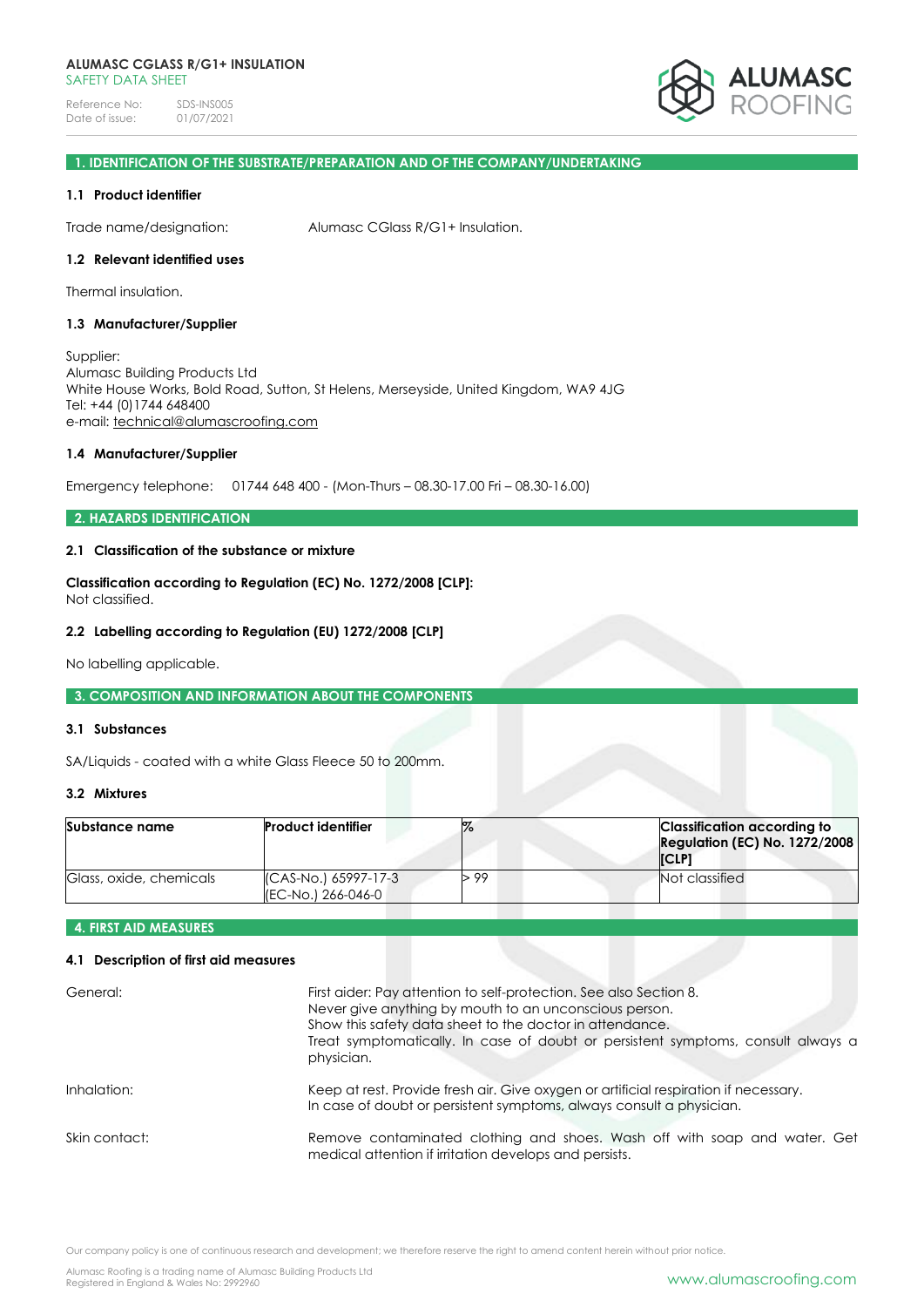Reference No: SDS-INS005<br>Date of issue: 01/07/2021 Date of issue:



| Eye contact:                                                    | Rinse immediately with plenty of water, also under the eyelids, for at least 15 minutes.<br>If eye irritation persists: Get medical advice/attention. |  |
|-----------------------------------------------------------------|-------------------------------------------------------------------------------------------------------------------------------------------------------|--|
| Ingestion:                                                      | Do NOT induce vomiting. Rinse with water.<br>Get medical advice/attention if you feel unwell.                                                         |  |
| 4.2 Most important symptoms and effects, both acute and delayed |                                                                                                                                                       |  |
| Inhalation:                                                     | No adverse effects are expected. May be irritating.                                                                                                   |  |
| Skin contact:                                                   | No adverse effects are expected. May be irritating.                                                                                                   |  |
| Eye contact:                                                    | May be irritating.                                                                                                                                    |  |
| Symptoms/injuries after ingestion:                              | No adverse effected are expected. May cause gastrointestinal irritation, nausea,<br>vomiting and diarrhea.                                            |  |

# **4.3 Indication of any immediate medical attention and special treatment needed**

No data available.

## **5. FIRE-FIGHTING MEASSURES**

# **5.1 Extinguishing media**

## **Suitable extinguishing media:**

Water spray, alcohol resistant foam, carbon dioxide, dry extinguishingpowder.

# **Extinguishing media which must not be used for safety reasons:**

Strong water jet.

## **5.2 Special hazards arising from the substance or mixture**

The product itself does not burn. Glass: Class A1 (EU No. L267/23 dd. 19/10/1996) + Coatings Class A2, E & F.

# **5.3 Advice for fire-fighters**

Special protective equipment for firefighters. In case of fire: Wear self-contained breathing apparatus. Use water spray or fog for cooling exposed containers. Evacuate personnel to a safe area. Provide adequate ventilation. Do not allow run-off from fire-fighting to enter drains or water courses. Dispose of waste in accordance with environmental leaislation.

## **6. ACCIDENTIAL RELEASE MEASURES**

## **6.1 Personal precautions, protective equipment and emergency procedures**

# **For non-emergency personnel:**

Provide adequate ventilation. Use personal protective equipment as required. Concerning personal protective equipment to use, see Section 8. Avoid contact with eyes. Do not breathe vapours/dust.

#### **For emergency personnel:**

Ensure procedures and training for emergency decontamination and disposal are in place. Use personal protective equipment as required. Concerning personal protective equipment to use, see Section 8.

# **6.2 Environmental Precautions**

Do not allow to enter into surface water or drains.

Our company policy is one of continuous research and development; we therefore reserve the right to amend content herein without prior notice.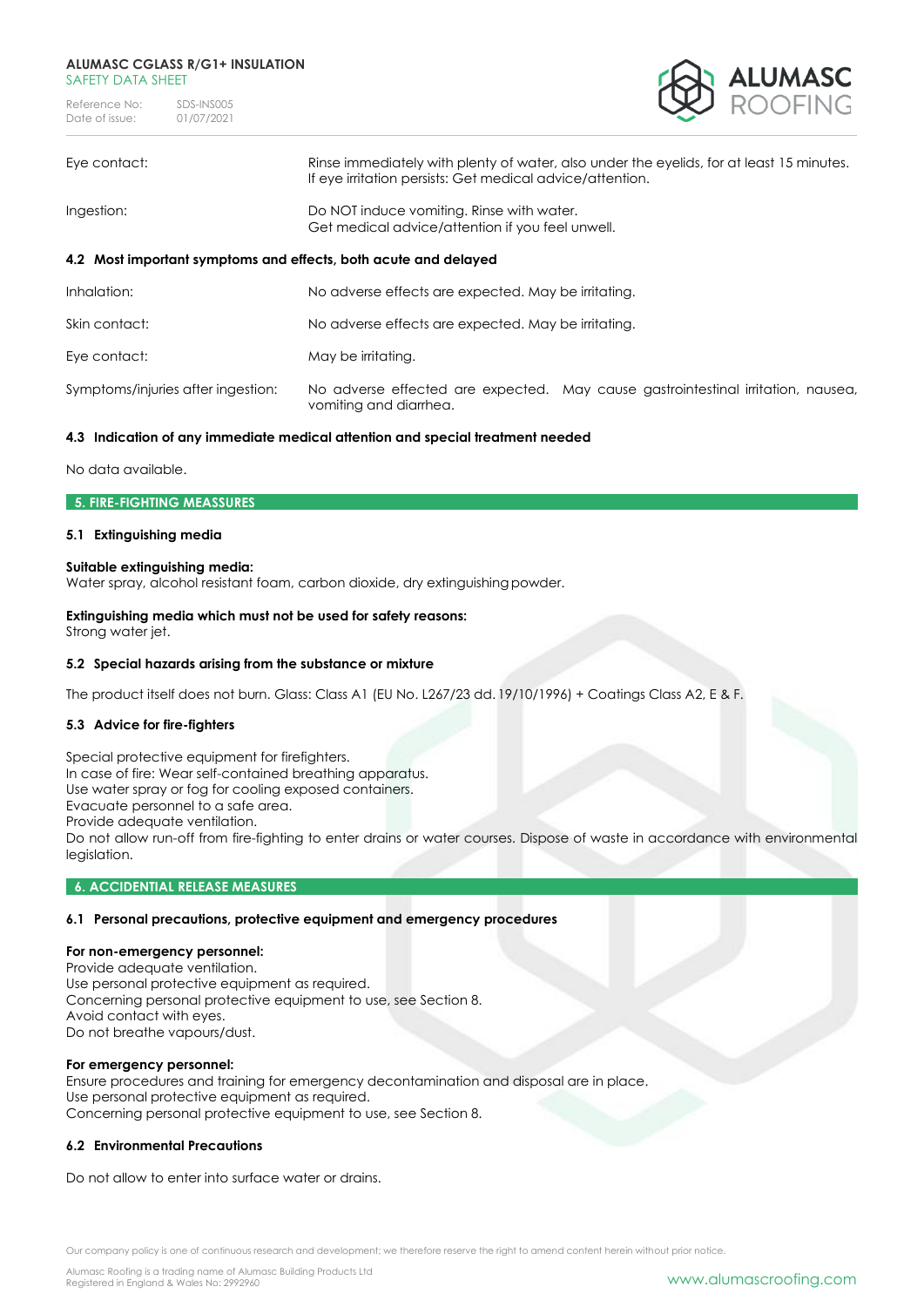Reference No: SDS-INS005<br>Date of issue: 01/07/2021 Date of issue:



# **6.3 Methods and material for containment and cleaning up**

Provide adequate ventilation. Collect in closed and suitable containers for disposal. Dispose of contaminated materials in accordance with current regulations.

## **6.4 Reference to other sections**

See Sections 8 & 13.

**7. HANDLING AND STORAGE** 

## **7.1 Precautions for safe handling**

Provide adequate ventilation. Use personal protective equipment as required. Concerning personal protective equipment to use, see Section 8. Avoid dustformation. Avoid contact with eyes. Do not breathe vapours/dust.

#### **Hygiene measures:**

Keep good industrial hygiene. Wash hands and face before breaks and immediately after handling of the product. When using do not eat, drink or smoke. Take off contaminated clothing.

## **7.2 Conditions for safe storage, including any incompatibilities**

Keep container tightly closed in a cool, well-ventilated place.

## **7.3 Specific end uses(s)**

Not applicable.

## **8. EXPOSURE CONTROLS/PERSONAL PROTECTION**

## **8.1 Control parameters**

| Glass, oxide, chemicals (65997-17-3)      |                                                                                                                                                                    |                                                                                                                                                                                                                                                                                                                                                                            |  |
|-------------------------------------------|--------------------------------------------------------------------------------------------------------------------------------------------------------------------|----------------------------------------------------------------------------------------------------------------------------------------------------------------------------------------------------------------------------------------------------------------------------------------------------------------------------------------------------------------------------|--|
| <b>Belgium</b>                            | Limit value (mg/m <sup>3</sup> )                                                                                                                                   | 10 mg/m <sup>3</sup> (dust and fiber)                                                                                                                                                                                                                                                                                                                                      |  |
| DNEL:<br>PNEC:<br>Additional information: | Not required.<br>Not required.                                                                                                                                     | Personal air monitoring: Room air monitoring. Recommended monitoring procedures.                                                                                                                                                                                                                                                                                           |  |
| 8.2 Exposure controls                     |                                                                                                                                                                    |                                                                                                                                                                                                                                                                                                                                                                            |  |
| Engineering measure(s):                   | Provide adequate ventilation. Eye wash bottle with pure water. Organisational<br>measures to prevent /limit releases, dispersion and exposure. See also Section 7. |                                                                                                                                                                                                                                                                                                                                                                            |  |
| Hand protection:                          | instructions/specification of the supplier of gloves.                                                                                                              | Protective gloves (EN374). The selection of specific gloves for a specific application and<br>time of use in a working area, should also take into account other factors on the working<br>space, such as (but not limited to): other chemicals that are possibly used, physical<br>requirements (protection against cutting/drilling, skill, thermal protection), and the |  |
| Eye protection:                           |                                                                                                                                                                    | Wear eye glasses with side protection according to EN 166.                                                                                                                                                                                                                                                                                                                 |  |
| Body protection:                          | Use personal protective equipment as required.                                                                                                                     |                                                                                                                                                                                                                                                                                                                                                                            |  |
| Respiratory protection:                   | Not required for normal conditions of use. Effective dust mask.                                                                                                    |                                                                                                                                                                                                                                                                                                                                                                            |  |
| Thermal hazard protection:                | Not required for normal conditions of use.                                                                                                                         |                                                                                                                                                                                                                                                                                                                                                                            |  |

Our company policy is one of continuous research and development; we therefore reserve the right to amend content herein without prior notice.

Alumasc Roofing is a trading name of Alumasc Building Products Ltd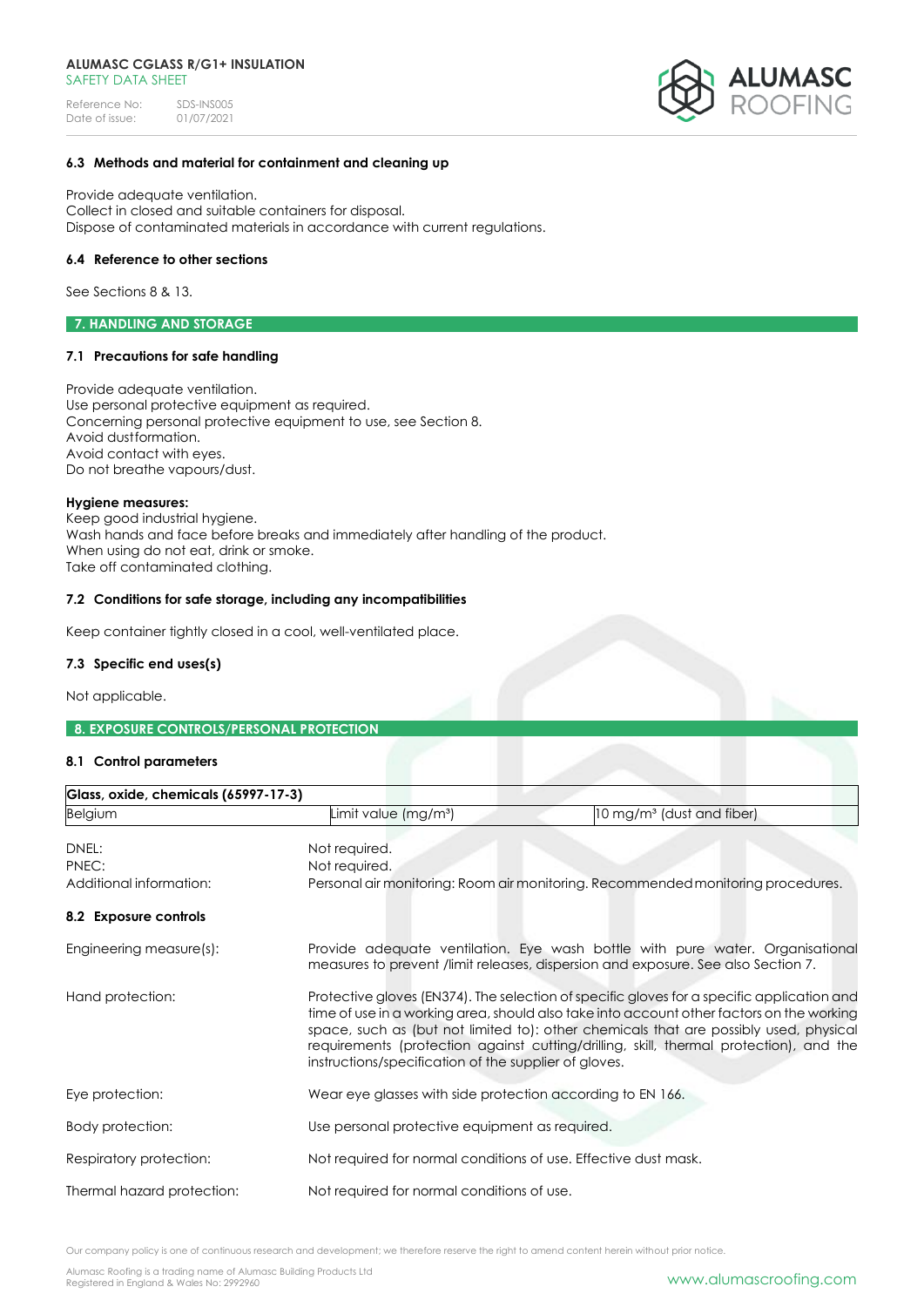Reference No: SDS-INS005<br>Date of issue: 01/07/2021 Date of issue:



Environmental exposure controls: Avoid release to the environment. Comply with applicable environmental protection legislation.

there are no chemical groups associated with explosive properties

because there are no chemical groups present in the molecule which are

100-200 kg/m3 (DIN 18174).

present in the molecule.

associated with explosive properties.

Water: insoluble.

## **9. PHYSICAL AND CHEMICAL PROPERTIES**

## **9.1 Information on basic physical and chemical properties**

Physical state: Solid. Appearance: Solid. Color: Color: Color: Color: Color: Color: Color: Color: Color: Color: Color: Color: Color: Color: Color: Color: Color: Color: Color: Color: Color: Color: Color: Color: Color: Color: Color: Color: Color: Color: Color: Color Odor: None / slight H2S (cutting and shaving). Odor threshold: No data available. pH:  $P$ Relative evaporation rate (butyl acetate=1): No data available. Melting / freezing point: No data available. Freezing point: The contract of the Modata available. Initial boiling point and boiling range: No data available. Flash point:<br>
Auto-ianition temperature: No data available.<br>
No data available. Auto-ignition temperature: Decomposition temperature: No data available. Flammability (solid, gas): Not combustible. Vapor pressure:  $\frac{1}{2}$  and  $\frac{1}{2}$  and  $\frac{1}{2}$  and  $\frac{1}{2}$  and  $\frac{1}{2}$  and  $\frac{1}{2}$  and  $\frac{1}{2}$  and  $\frac{1}{2}$  and  $\frac{1}{2}$  and  $\frac{1}{2}$  and  $\frac{1}{2}$  and  $\frac{1}{2}$  and  $\frac{1}{2}$  and  $\frac{1}{2}$  and  $\frac{1}{2}$  Vapor density: No data available Relative density:<br>
Density: No data available.<br>
100-200 kg/m3 (DIN) Solubility: Insoluble.

Partition coefficient n-octanol/water: No data available. Kinematic viscosity:  $\blacksquare$  No data available. Dynamic viscosity: No data available. Explosive properties: Not applicable. The study does not need to be conducted because

Oxidizing properties: Not applicable. The classification procedure needs not to be applied

Explosion limits: No data available.

# **9.2 Other information**

No data available.

#### **10. STABILITY AND REACTIVITY**

## **10.1 Reactivity**

See Section 10.5.

#### **10.2 Chemical stability**

The product is stable under storage at normal ambient temperatures.

#### **10.3 Possibility of hazardous reactions**

None known.

#### **10.4 Conditions to avoid**

No information available. Also see Section 7.

# **10.5 Incompatible materials**

No information available. Also see Section 7.

Our company policy is one of continuous research and development; we therefore reserve the right to amend content herein without prior notice.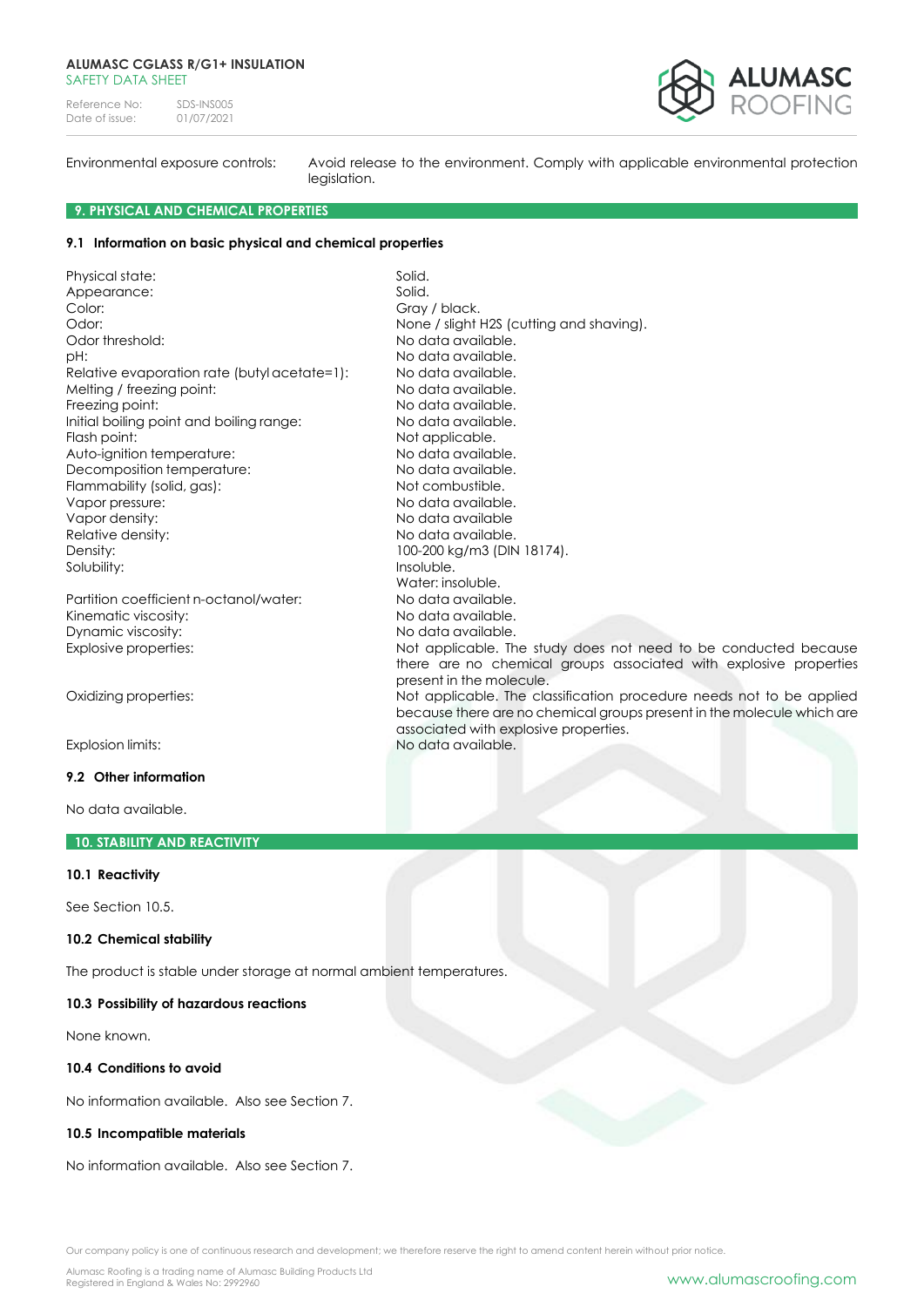Reference No: SDS-INS005<br>Date of issue: 01/07/2021 Date of issue:



# **10.6 Hazardous decomposition products**

None known. Hazardous decomposition products carbon oxides (coatings).

## **11. TOXICOLOGICAL INFORMATION**

# **11.1 Information on toxicological effects**

| Acute toxicity:                    | Not classified (based on available data, the classification criteria are not met).                               |
|------------------------------------|------------------------------------------------------------------------------------------------------------------|
| Skin corrosion/irritation:         | Not classified (based on available data, the classification criteria are not met).<br>pH: No data available.     |
| Serious eye damage/irritation:     | Not classified (based on available data, the classification criteria are not met).<br>pH: No data available.     |
| Respiratory or skin sensitization: | Not classified (based on available data, the classification criteria are not met).                               |
| Germ cell mutagenicity:            | Not classified (based on available data, the classification criteria are not met).                               |
| Carcinogenicity:                   | Not classified (based on available data, the classification criteria are not met).                               |
| Reproductive toxicity:             | Not classified (based on available data, the classification criteria are not met).                               |
| STOT-single exposure:              | Not classified (based on available data, the classification criteria are not met).                               |
| STOT-repeated exposure:            | Not classified (based on available data, the classification criteria are not met).                               |
| Aspiration hazard:                 | Not classified (based on available data, the classification criteria are not met).                               |
| Other information:                 | Symptoms related to the physical, chemical & toxicological characteristics: Reference<br>to other sections: 4.2. |

# **12. ECOLOGICAL INFORMATION**

## **12.1 Toxicity**

Ecological injuries are not known or expected under normal use.

#### **12.2 Persistence and degradability**

No data available.

#### **12.3 Bioaccumulation potential**

No data available.

# **12.4 Mobility in soil**

No data available.

# **12.5 Results of PBT and vPvB assessment**

No data available.

## **12.6 Other adverse effects**

No data available.

## **13. DISPOSAL CONSIDERATIONS**

| 13.1 Waste treatment methods                |                                                                                                                                                                                          |
|---------------------------------------------|------------------------------------------------------------------------------------------------------------------------------------------------------------------------------------------|
| Product/packaging disposal recommendations: | Handle with care. Safe handling: see Section 7.<br>Refer to manufacturer/supplier for information on recovery/recycling.<br>Dispose of contaminated materials in accordance with current |
|                                             | regulations.                                                                                                                                                                             |
| Additional information:                     | Dispose of contaminated materials in accordance with current<br>regulations.                                                                                                             |
| Further ecological information:             | Do not allow to enter into surface water or drains.                                                                                                                                      |

Our company policy is one of continuous research and development; we therefore reserve the right to amend content herein without prior notice.

Alumasc Roofing is a trading name of Alumasc Building Products Ltd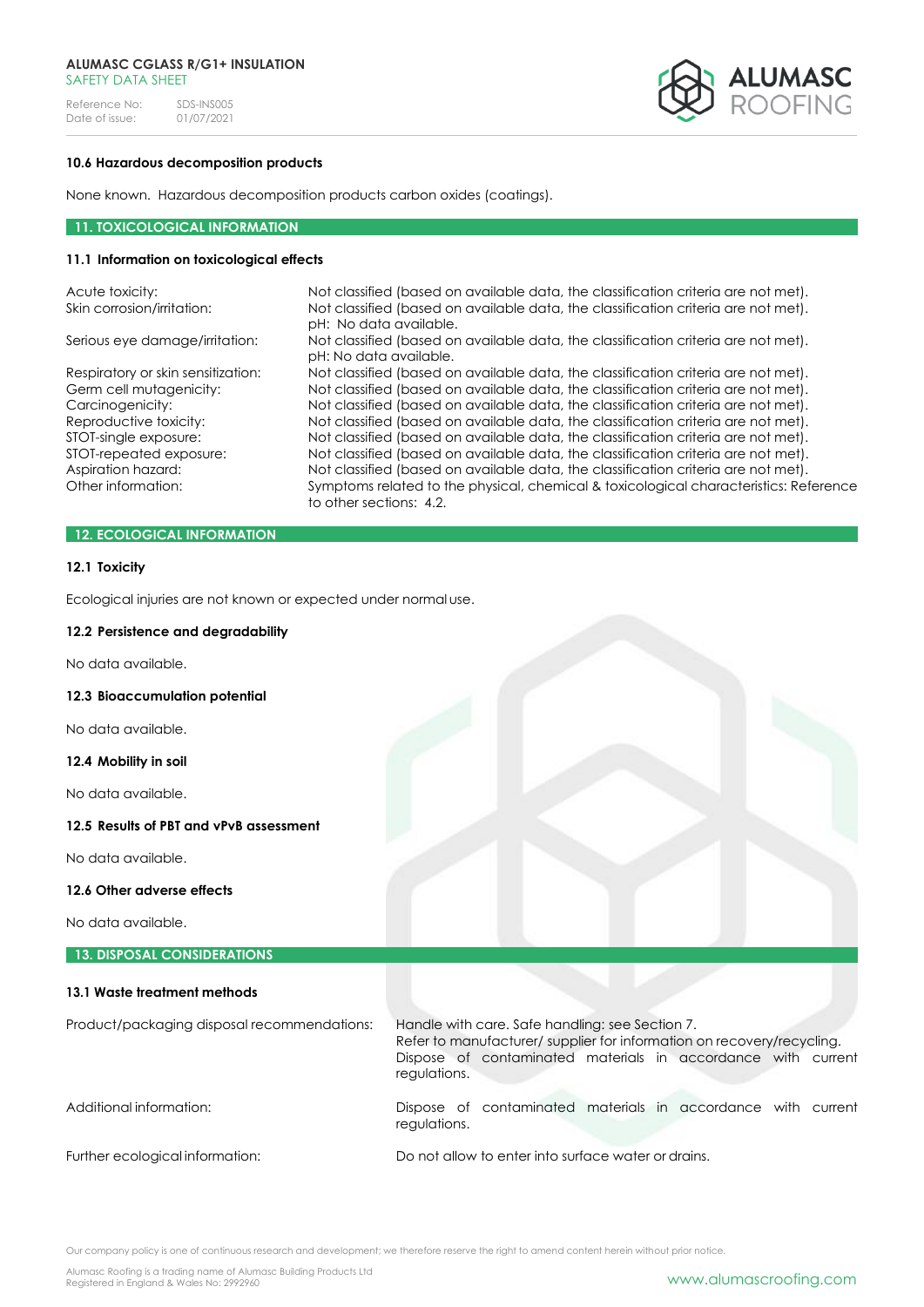Reference No: SDS-INS005<br>Date of issue: 01/07/2021 Date of issue:



in accordance with EWC (2001/573/EC, with the waste disposal authorities. 75/442/EEC, 91/689/EEC):

List of proposed waste codes/waste designation Waste codes should be assigned by the user, preferably in discussion

## **14. TRANSPORT INFORMATION**

# **14.1 UN number**

Not classified as dangerous in the meaning of transport regulations.

|                                 | <b>ADR</b> | <b>IMDG</b> | <b>IATA</b> | <b>AND</b> | <b>RID</b> |
|---------------------------------|------------|-------------|-------------|------------|------------|
| 14.2 UN proper shipping name    | N/A        | N/A         | N/A         | N/A        | N/A        |
| 14.3 Transport hazard class(es) | N/A        | N/A         | N/A         | N/A        | N/A        |
| 14.4 Packing group              | N/A        | N/A         | N/A         | N/A        | N/A        |
| 14.5 Environmental hazards      | Nο         | Νo          | Νo          | No         | Νo         |

No supplementary information available.

#### **14.6 Special precautions for user**

| Overland transport:        | No data available.         |     |
|----------------------------|----------------------------|-----|
| Transport by sea:          | No data available.         |     |
| Air transport:             | No data available.         |     |
| Inland waterway transport: | Carriage prohibited (ADN): | No. |
|                            | Not subject to AND:        | No. |
| Rail transport:            | Carriage prohibited (RID): | No. |

# **14.7 Transport in bulk according to Annex II of MARPOL 73/78 and the IBC Code**

Not applicable.

## **15. REGULATORY INFORMATION**

## **15.1 Safety, health and environmental regulations/legislation specific for the substance or mixture**

# **EU regulations:**

Contains no REACH substances with Annex XVII restrictions. Contains no REACH candidate substance. Contains no REACH Annex XIV substances.

#### **15.2 Chemical Safety Assessment**

Not required.

# **16. OTHER INFORMATION**

## **Abbreviations and acronyms:**

| AND:           | Accord Européen relatif au Transport International des Marchandises Dangereuses par<br>voie de Navigation du Rhin.    |
|----------------|-----------------------------------------------------------------------------------------------------------------------|
| ADR:           | Accord européen relatif au transport international des marchandises Dangereuses par<br>Route.                         |
| CLP:           | Classification, Labelling and Packaging Regulation according to 1272/2008/EC.                                         |
| IATA:          | International Air Transport Association.                                                                              |
| IMDG:          | International Maritime Dangerous Goods Code.                                                                          |
| LEL:           | Lower Explosive Limit/Lower Explosion Limit.                                                                          |
| UEL:<br>REACH: | Upper Explosion Limit/Upper Explosive Limit.<br>Registration, Evaluation, Authorisation and Restriction of Chemicals. |
| DNEL:          | Derived No Effect Level.                                                                                              |
| LD50:          | Median lethal dose.                                                                                                   |
| $N.O.S.$ :     | Not Otherwise Specified.                                                                                              |
| PNEC:          | Predicted No Effect Concentration.                                                                                    |
| STEL:          | Short term exposure limit.                                                                                            |
| TLV:           | Threshold limits.                                                                                                     |

Our company policy is one of continuous research and development; we therefore reserve the right to amend content herein without prior notice.

Alumasc Roofing is a trading name of Alumasc Building Products Ltd